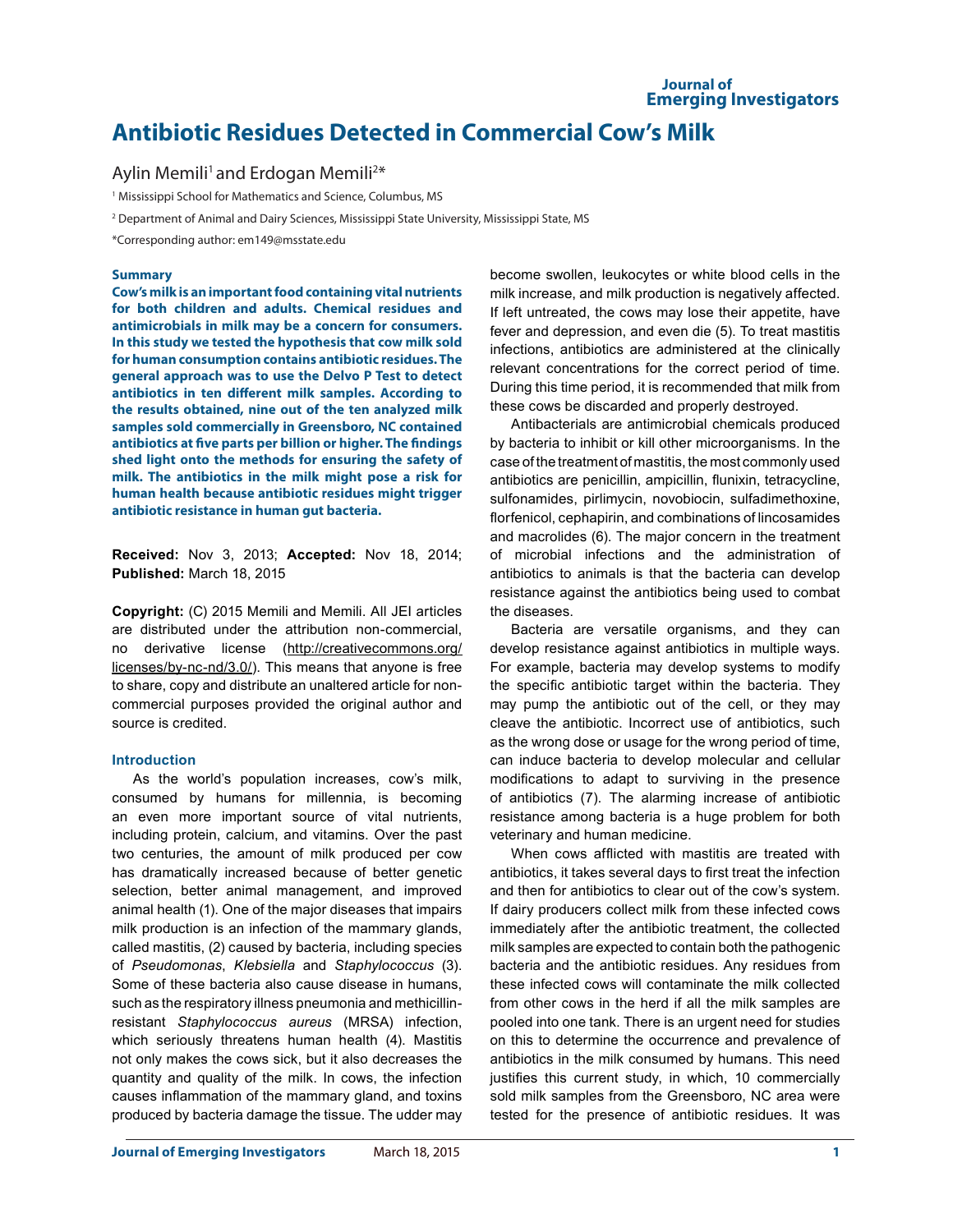#### **Journal of Emerging Investigators**



**Figure 1:** Ten different milk samples were analyzed for the presence of antibiotic residues using the Delvo P Test. The experiments were repeated four times, and a negative and a positive control were included in each repeat. The results showed that all of the milk samples, except one (#5 with orange/yellow color), contained antibiotics at a concentration of at least five parts per billion (purple color).

hypothesized that a majority of these samples would contain antibiotics.

#### **Results**

In order to test for the presence of antibiotic residues in 10 milk samples from the Greensboro, NC area, the Delvo P Test was performed on each experimental sample. The Delvo P Test is a colorimetric test used to detect a broad range of antibiotics in milk at 4 parts per billion (ppb); for penicillin the sensitivity is 0.003- 0.004 IU/ml. This highly sensitive test utilizes a nutrient substrate; upon mixing it with 0.1 ml milk and incubating in a tube containing gel at  $64 \text{ °C}$  for 2.5 hours, the color stays purple if the milk contains antibiotics or changes from purple to orange if it is negative (8,9)**.** The test was also performed on a negative control sample, known to not contain antibiotics, and a positive control sample, known to contain a detectable level of antibiotic residues. Careful analysis of the changes in color in each tube indicated that there was only one tube from the ten experimental samples that showed any orange/ yellow color, indicating a negative result. The color of the remaining nine milk samples was purple, indicating a positive result. The negative control was orange/yellow color, and the positive was purple (**Figure 1**). The results demonstrated that 90% of the milk sampled contained antibiotic residues. We have high confidence in these results as consistent results were obtained in four independent replicates.

#### **Discussion**

The Delvo P Test used in this research has a sensitivity of five parts per billion (for any of tetracycline, penicillin, ampicillin, amoxicillin, cephapirin, and cefitiofur), which means that all nine of the milk samples

**Journal of Emerging Investigators** March 18, 2015 **2**

contained antibiotic residues at five parts per billion or higher. Clearly, the levels of antibiotics in these milk samples may be higher, but upper levels were not studied. In the future studies, more sophisticated tools capable of analyzing milk samples and identifying wide variety of antibiotics and their chemical properties can be used. For example, chemical tests exist that can determine specific antibiotic residues. In addition, high throughput methods such as mass spectrometry and chromatography could be used to measure precise levels of specific antibiotics. Factors that can enable the uses of these techniques will include feasibility factors such as the cost and availability of such equipment and tests as well as expertise in data analyses.

The United States Department of Food and Drug Administration has extensive regulations about chemical residues in cow milk so that the consumers will have safe milk to consume. Acceptable levels of antibiotics in the milk depend on the types of antibiotics and are regulated by the Food and Drug Administration (10). For example, the acceptable levels for amoxicillin, ampicillin, ceftiofur, cephapirin, cloxacillin, penicillin, are 10 parts per billion (ppb), 10 ppb, 100 ppb, 20 ppb, 10 ppb, and 5 ppb, respectively. Antibiotic residues in the milk are measured using different Food and Drug administration–approved tests or assays, such as the Charm B Tablet Disk Assay, Delvotest P test, and New Snap Beta lactam test (11). The extent of commercial milk samples containing antibiotics depends on, among others, the how diligently and precisely dairy producers measure the antibiotics from each cow that is under antibiotics (and so do not pool the milk that contains antibiotics into the main milk tank), and how widespread the distribution systems for the milk samples are.

Antibiotics are used for the prevention and treatment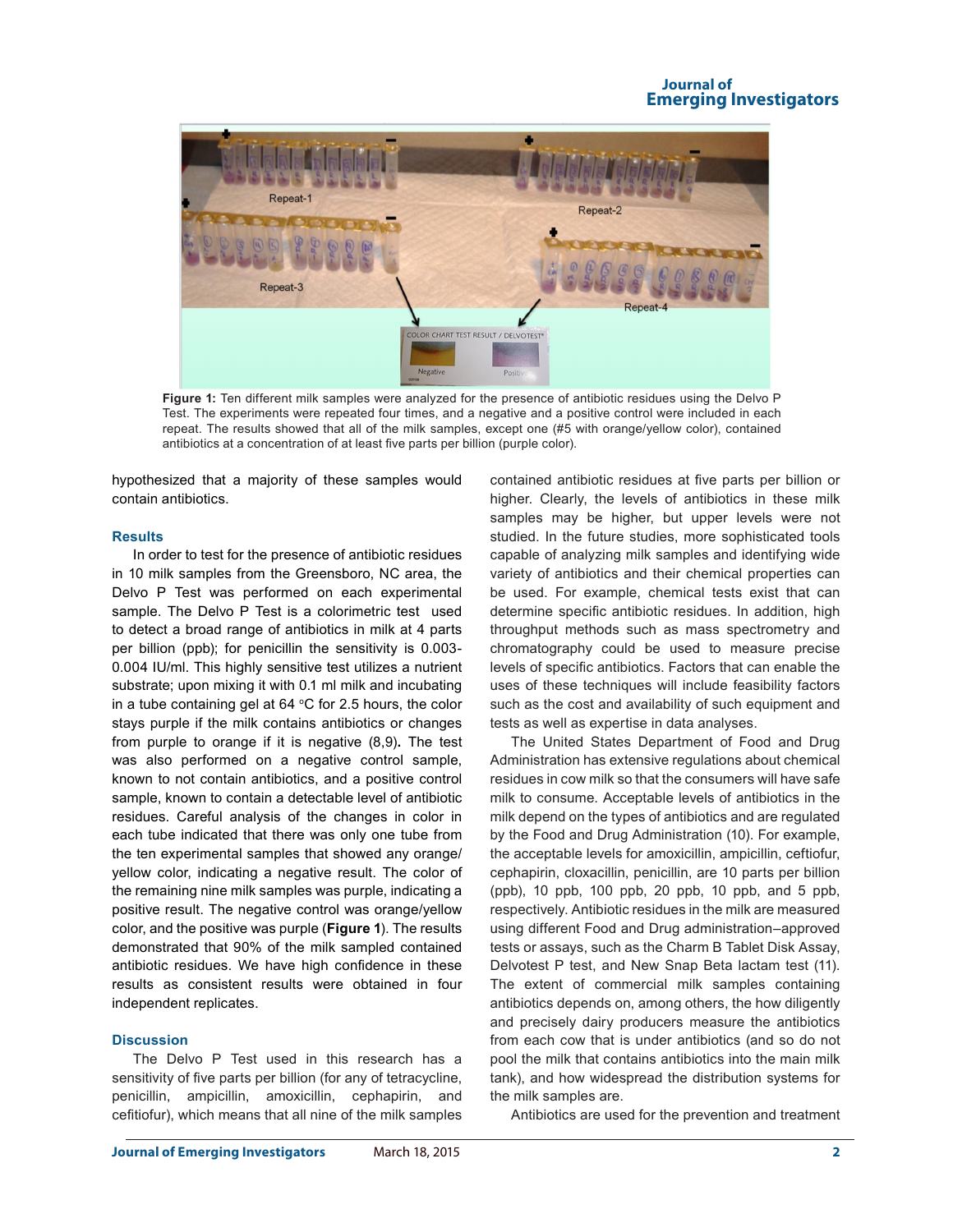of diseases, such as reproductive diseases and mastitis in dairy cows. This practice has resulted in healthy cows that produce healthy and nutritious milk, which is vital for human health, too. On the other hand, the use of intramammary antibiotics in treatment of mastitis and waiting shorter than required time periods before milk collection are the major reasons for the presence of antibiotic residues in milk (12, 13). Prevention and treatment of mastitis in cows is important for both human and cow health. The most common method of pasteurizing milk is by heating milk to 72 ºC for 15 seconds and repeating this process several times. Pasteurization inhibits actively growing bacteria, but it does not kill all of the bacteria in the milk, and so pasteurized milk can contain bacteria. To minimize bacteria in milk, mastitis should be prevented and treated, and milk must be collected in clean parlors (14). Indeed, certain infections in humans were shown to be milk-born. For example, *Streptoccus agalactiae* found in milk has been shown to cause infections in humans (15).

Antibiotic residues in the milk may pose two potential risks to humans: 1) allergic reactions among people who are hypersensitive to antibiotics (such as penicillin), and 2) the emergence of antibiotic resistant bacteria. Information on how the consumption of milk containing low levels of antibiotics changes the dynamics of genetics and physiology in the gut bacteria has been elusive due to lack of research on this specific topic. Bacteria can develop remarkable mechanisms of resistance against antibiotics (15). Low levels of antibiotics enable bacteria to develop resistance against that antibiotic. This is a common mechanism in antibiotic-producing bacteria such as Streptomyces fradiae, where low levels of the antibiotic tylosin induce expression of genes encoding resistance mechanisms (16). According to the Centers for Disease Control and Prevention, humans get antibioticresistant bacteria through a variety of ways. For example, when people take antibiotics, the gut bacteria develop resistance against the antibiotics ingested (4). Thus, antibiotics should be taken for therapeutic purposes at the recommended dose and duration.

In conclusion, the science based considerations coming from the problem tackled in this study are as following: 1. Milk samples from cows that are treated against mastitis infection should be discarded and destroyed properly. 2. Dairy producers should test for the presence of any antibiotic residues in the milk using a sensitive test such as Delvo P Test to ensure that milk samples pooled do not cross contaminate. 3. Consumers should be informed by this study and become aware of this potential problem as educated members of society.

#### **Journal of Emerging Investigators**

# **Materials and Methods**

# *Collection of Milk Samples*

Ten unexpired milk samples in bottled containers were obtained from ten different suppliers in Greensboro, North Carolina, United States of America.

### *Delvo P Test*

The Delvo P Test kit was purchased from The Jeffers Farms (Kingsley, PA, USA), and the experiments were performed according to the manufacturer's instructions (7).Briefly, ten tubes containing agar with indicator were set up. Nutrient tablets were then placed into each of them, followed by the addition of 0.1 ml milk samples from each of the ten samples. For the positive and negative controls, we set up control milk solutions with and without antibiotics respectively. The tubes were sealed and incubated at 64 ºC for 2.5 hours. The color changes in each tube, including the positive and negative controls, were recorded. Orange/yellow and purple colors indicated negative and positive results, respectively. The experiments were repeated four times, along with the controls. The changes in the color of the agar in each tube were assessed by three people for all four replicates.

The negative control (milk powder containing no antibiotic) was purchased from the manufacturer, and we followed the manufacturer's guidelines. That is, the negative controls were treated the same way as the experimental samples except that instead of the milk samples, the negative control from the manufacturer was used. The positive control containing the antibiotics was purchased and we followed the manufacturer's recommendations. In this case, the positive control was used in place of the milk samples.

# **References**

- 1) Capper JL, Cady RA, Bauman DE. (2009) The environmental impact of dairy production: 1944 compared with 2007. *J. Anim. Sci*. 87:2160-2167.
- 2) Vliegher S, Fox LK, Piepers S, McDougall S, Barkema HW. (2012) Invited review: Mastitis in dairy heifers: Nature of the disease, potential impact, prevention, and control. *J. Dairy Sci*. 95:1025-1040.
- 3) Saini V, McClure JT., Scholl DT, DeVries TJ, Barkema HW. (2012) Herd-level association between antimicrobial use and antimicrobial resistance in bovine mastitis *Staphylococcus aureus* isolates on Canadian dairy farms. *J. Dairy Sci*. 95:1921-1929.
- 4) Centers for Disease Control and Prevention (CDC). Antibiotic resistance threats in the United States, 2013. Atlanta: CDC; 2013. Available from: http://www. cdc.gov/drugresistance/threat-report-2013/pdf/arthreats-2013-508.pdf (Accessed October 4, 2014).
- 5) Crist WL, Harmon RJ, O'Leary J, McAllister AJ.